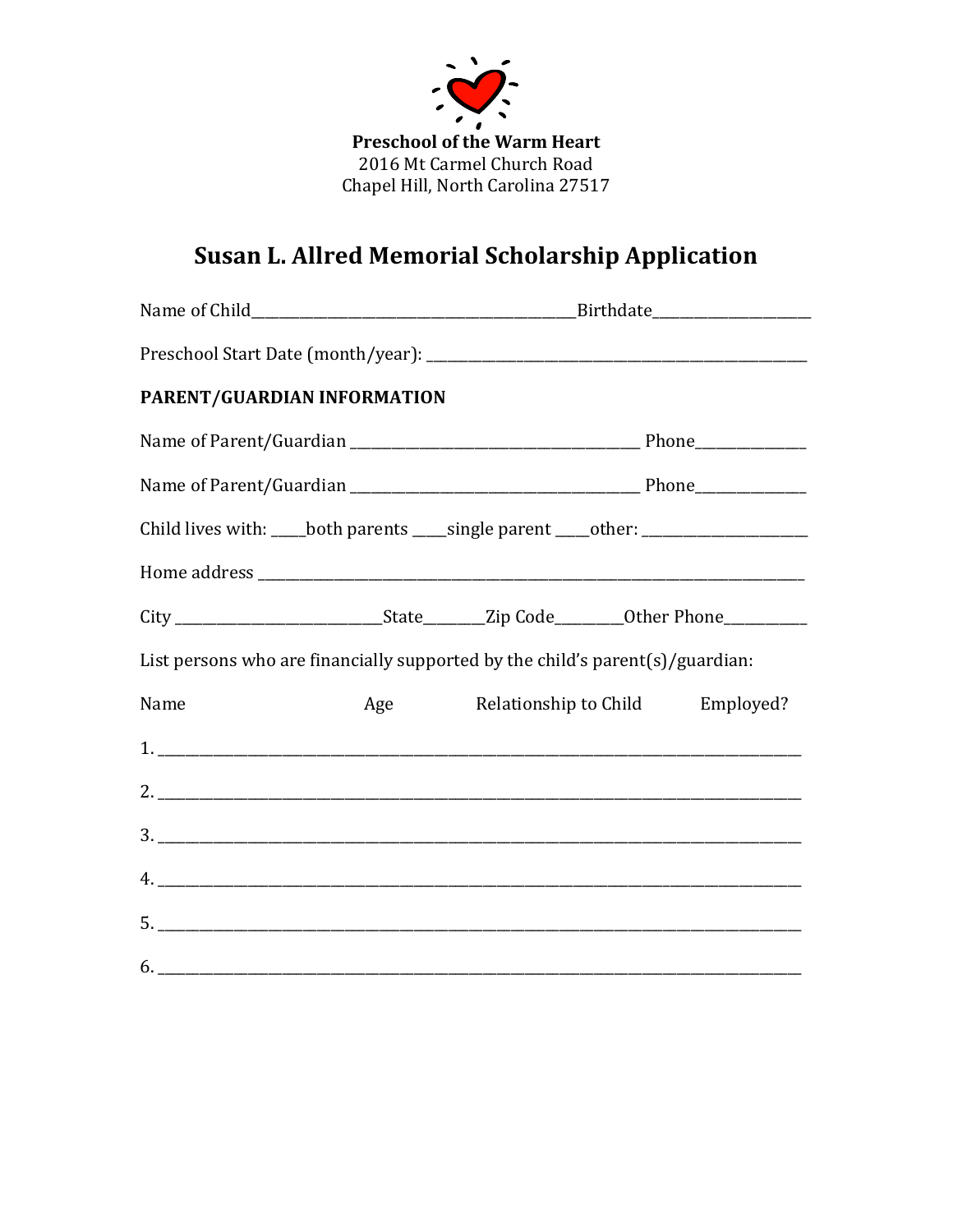#### **FINANCIAL DISCLOSURE**

| Parent's/Guardian's Gross Annual Earnings from all jobs                                                                           | $\frac{1}{2}$ |
|-----------------------------------------------------------------------------------------------------------------------------------|---------------|
|                                                                                                                                   |               |
|                                                                                                                                   |               |
| Parent's/Guardian's Gross Annual Earnings from all jobs                                                                           | $\frac{1}{2}$ |
| Other sources of annual income (indicate source and amount)                                                                       |               |
|                                                                                                                                   | $\frac{1}{2}$ |
|                                                                                                                                   | $\frac{1}{2}$ |
|                                                                                                                                   | $\frac{1}{2}$ |
|                                                                                                                                   | $\frac{1}{2}$ |
| <b>Total Annual Income*</b>                                                                                                       | \$            |
| <b>CERTIFICATION</b>                                                                                                              |               |
| I (We) certify that the information on all portions of this application is true and<br>correct to the best of my (our) knowledge. |               |
|                                                                                                                                   |               |
|                                                                                                                                   |               |
|                                                                                                                                   |               |

## **\*Please attach a copy of your latest Federal Tax Return**

## **COMMITTEE USE ONLY**

Child's Age \_\_\_\_\_\_\_\_\_\_\_\_\_\_\_\_\_\_\_\_\_Parent Status \_\_\_\_\_\_\_\_\_\_\_\_\_\_\_\_\_\_\_\_\_\_\_ # Dependents \_\_\_\_\_\_\_\_